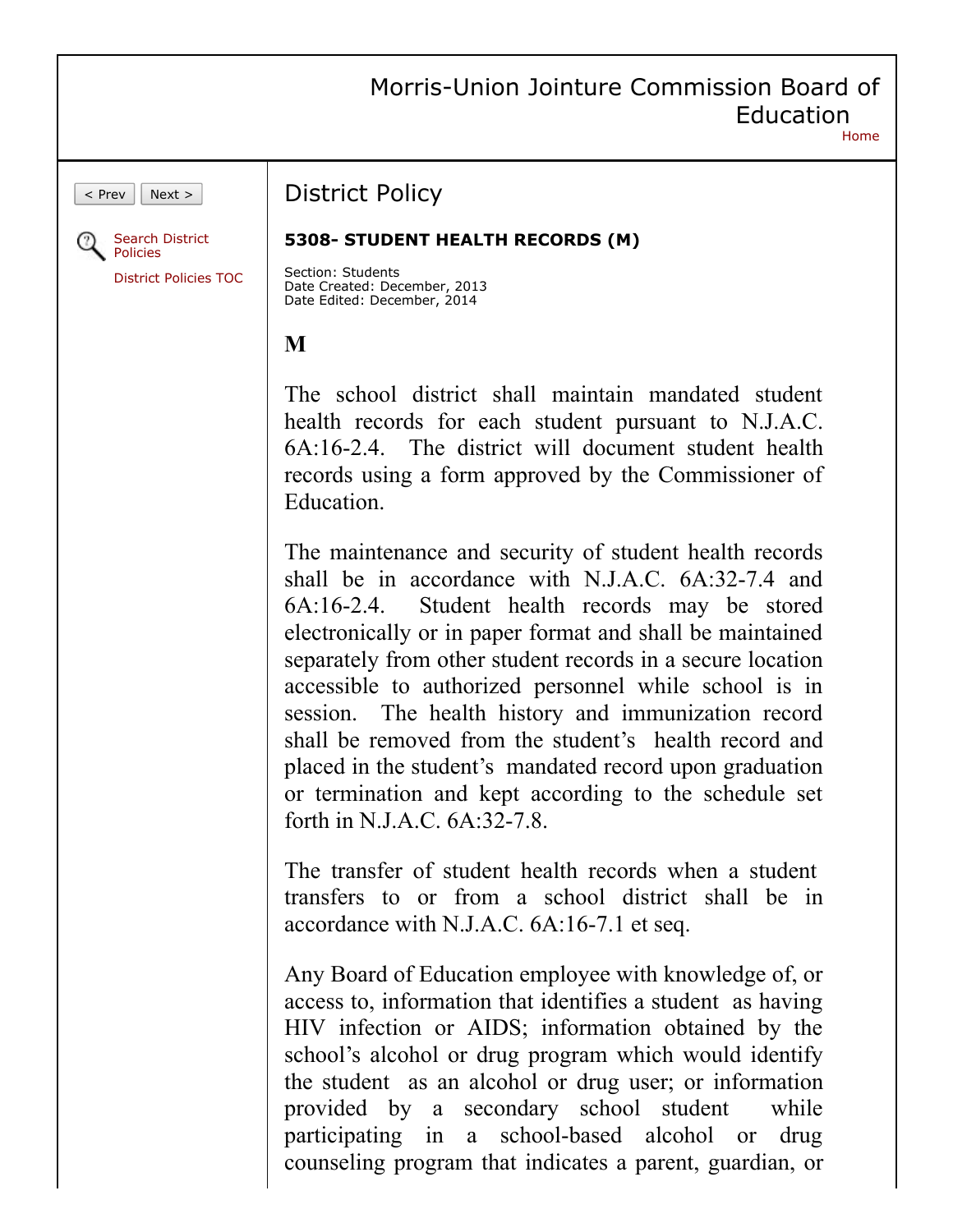other person residing in the student's household is dependent upon or illegally using a substance shall comply with restrictions for sharing such information in accordance with N.J.A.C. 6A:16-2.4(b) through (e) and as required by Federal and State statutes and regulations.

Access to and disclosure of information in a student's health record shall meet the requirements of the Family Education Rights and Privacy Act (FERPA), 20 U.S.C. § 1232g, and 34 CFR Part 99, incorporated herein by reference, as amended and supplemented, and N.J.A.C. 6A:32-7, Student Records.

The school district shall provide access to the student's health record to licensed medical personnel not holding educational certification who are working under contract with or as employees of the school district only to the extent necessary to enable the licensed medical personnel to perform their duties. Secretarial or clerical personnel under the supervision of the certified school nurse shall be permitted access to those portions of the student health record necessary for entry and recording of data and for conducting routine clerical tasks as outlined in N.J.S.A. 18A:40-3.4 and N.J.A.C. 6A:32-7.5.

Nothing in N.J.A.C. 6A:16-2 or in Policy and Regulation 5308 shall be construed to prohibit school personnel from disclosing to students or adults in connection with an emergency the information contained in the student health record if the release is necessary to protect the immediate health or safety of the student or other persons pursuant to N.J.A.C. 6A:32-7.5.

N.J.A.C. 6A:16-2.4 et seq.; 6A:32-7.4 et seq.; 6A:32-7.5 et seq.

Adopted: 12 December 2013 Revised: 11 December 2014